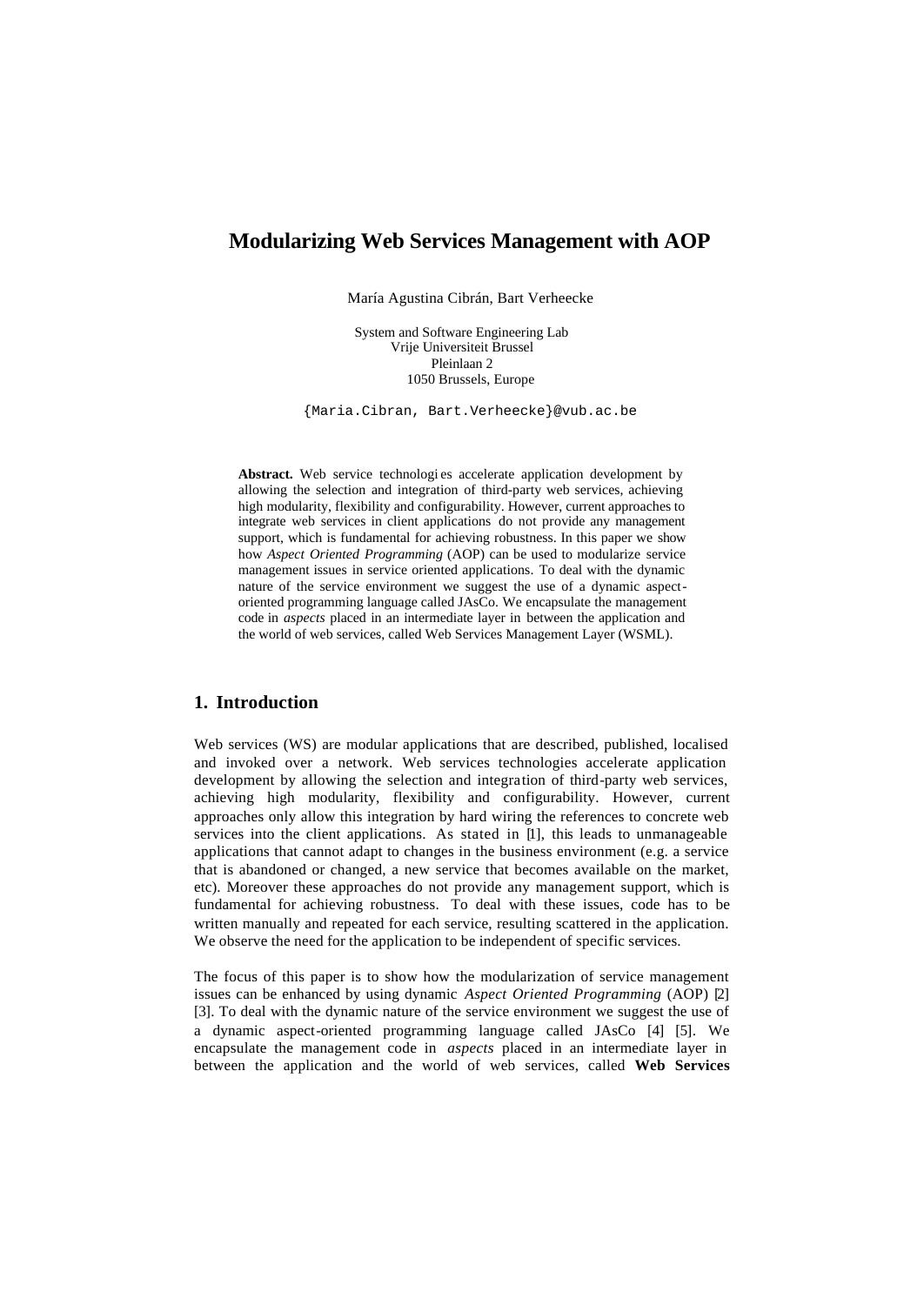**Management Layer (WSML)** [6]. In the next section we motivate the need for AOP and introduce JAsCo. In section 3 we show how JAsCo is ideal to modularize the management functionality of the WSML and provide some code examples. Finally, we present our conclusions in section 4.

### **2. WS Integration and Management as Crosscutting Concerns**

The web service architecture is the logical evolution of object-oriented principles in a distributed context. Just as in object oriented approaches, the fundamental concepts of web services are encapsulation, message passing, dynamic building, interface description and querying. However, the distributed nature of web service applications leads to the emergence of various management concerns that are difficult to modularize using traditional software engineering methodologies.

First of all, we want to avoid hard wiring references to concrete services in the applications achieve high flexibility in the selection of services. By decoupling web services from the client application the concept of *most suitable service* is introduced. With current approaches it would be the responsibility of the application to decide which the most appropriate services are. This way, code for implementing service selection would be written at each point where some service functionality is required, resulting tangled and scattered in different places in the application. Thus, we need support for encapsulating this crosscutting code separated from the application and plug it in and out in a non-invasive way.

Moreover the selection of services also involves other management issues to be considered at the moment the services are integrated in the applications. For instance, services might need to control security, accounting, billing concerns at the time their functionality is requested. This also results in crosscutting code since the application developer would need to include this management code each time a service is requested.

Therefore, to avoid tangling the application code with service related code we identify the need for AOP. AOP states that some concerns of a system, such as synchronisation and logging, cannot be cleanly modularized using current software engineering methodologies, which leads to code duplication. To this end, AOP approaches introduce a new concept that is able to modularize crosscutting concerns, called an *aspect*. An aspect defines a set of *join points* in the target application where the normal execution is altered.

Using aspects to express the selection and management concerns as part of the WSML allows the application to remain independent of the service selection infrastructure. Moreover, we also pursue dynamism in the management of services and therefore an AOP technology that provides support for dynamic inclusion and removal of aspects is required. For this reason we introduce an aspect-oriented implementation language called JAsCo. JAsCo combines the expressive power of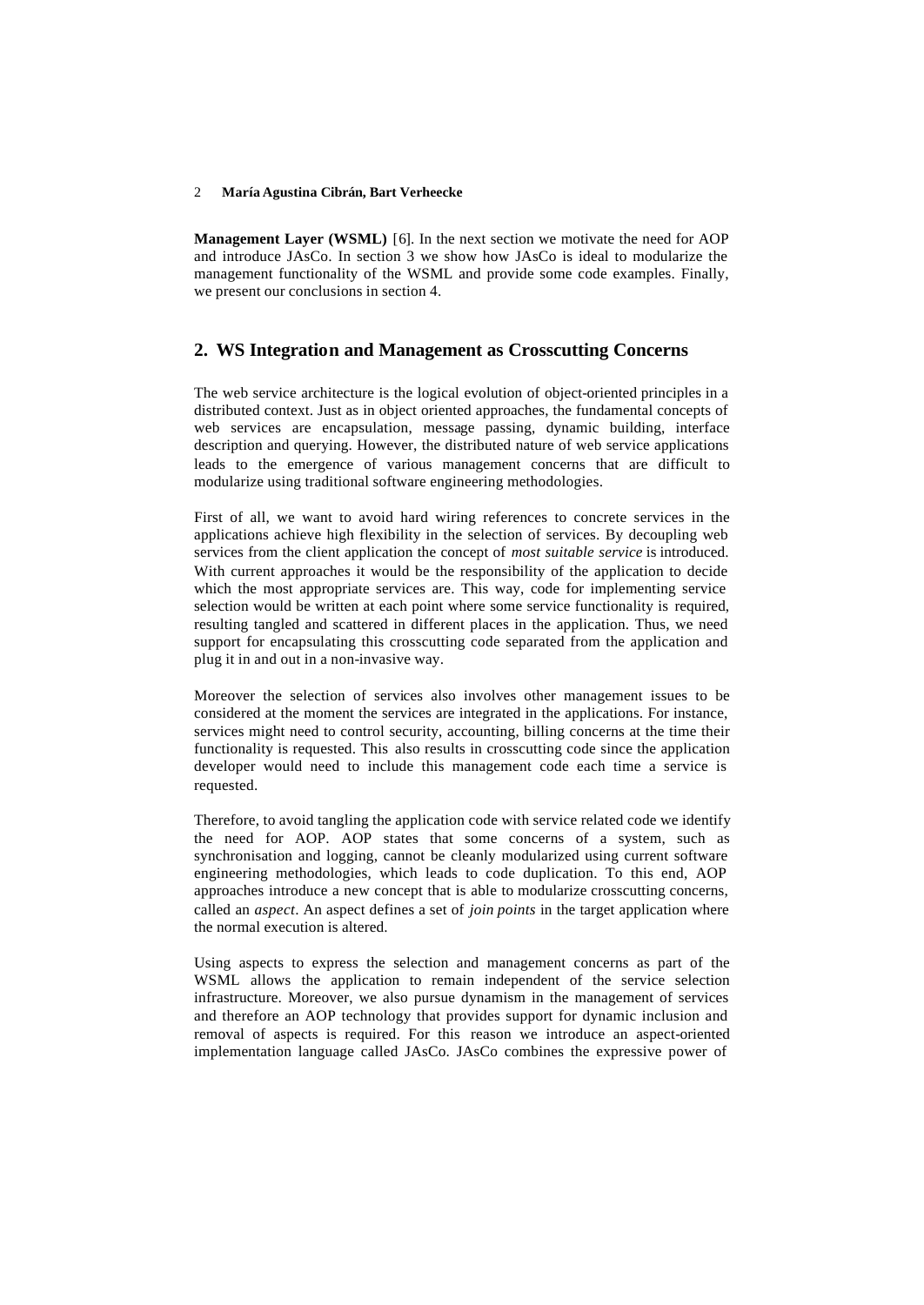AspectJ [7] with the aspect independency idea of Aspectual Components [8]. Originally JAsCo was designed to integrate aspect-oriented ideas into Component-Based Software Development [9]. However, JAsCo has some characteristics that are also useful in an object-oriented context:

- Aspects are described independently of a concrete context, making them highly reusable.
- JAsCo allows easy application and removal of aspects at run time.
- JAsCo has extensive support for specifying aspect combinations.

JAsCo introduces two concepts:

- **Aspect Beans:** specify crosscutting behaviour by defining hooks which specify *when* the normal execution of a method should be intercepted and *what* extra behaviour should be executed.
- **Connectors:** apply the crosscutting behaviour of the Aspect Beans specifying *where* the crosscutting behaviour should be deployed.

JAsCo enables the run-time plug in and out of connectors. This high flexibility and configurability is exactly what is needed for the management of web services. For more information about JAsCo we refer to [4], [5].

## **3. JAsCo Aspects in the WSML**

#### **3.1 Introducing WSML**

In [6] we present an abstraction layer, called **Web Services Management Layer (WSML)**, which is placed between the application and the world of web services. It realises the concept of *just-in-time integration of services*: multiple services or compositions of services can be used to provide the same functionality.

Figure 1 illustrates the general architecture of the WSML. On the left side the core application resides, and if necessary, web service requests are issued to the layer. The WSML is responsible for choosing the most appropriate service or composition in a completely transparent way. This is realised by the **Selection Module** by considering different service properties. The collaboration with the **Monitoring Module** is required for this purpose as several properties of services might need observation over time.

Additional management functionality resides in the layer like traffic optimisation, billing**,** accounting, security, transaction, etc. The WSML is reusable in new applications and is completely configurable to avoid unnecessary overhead.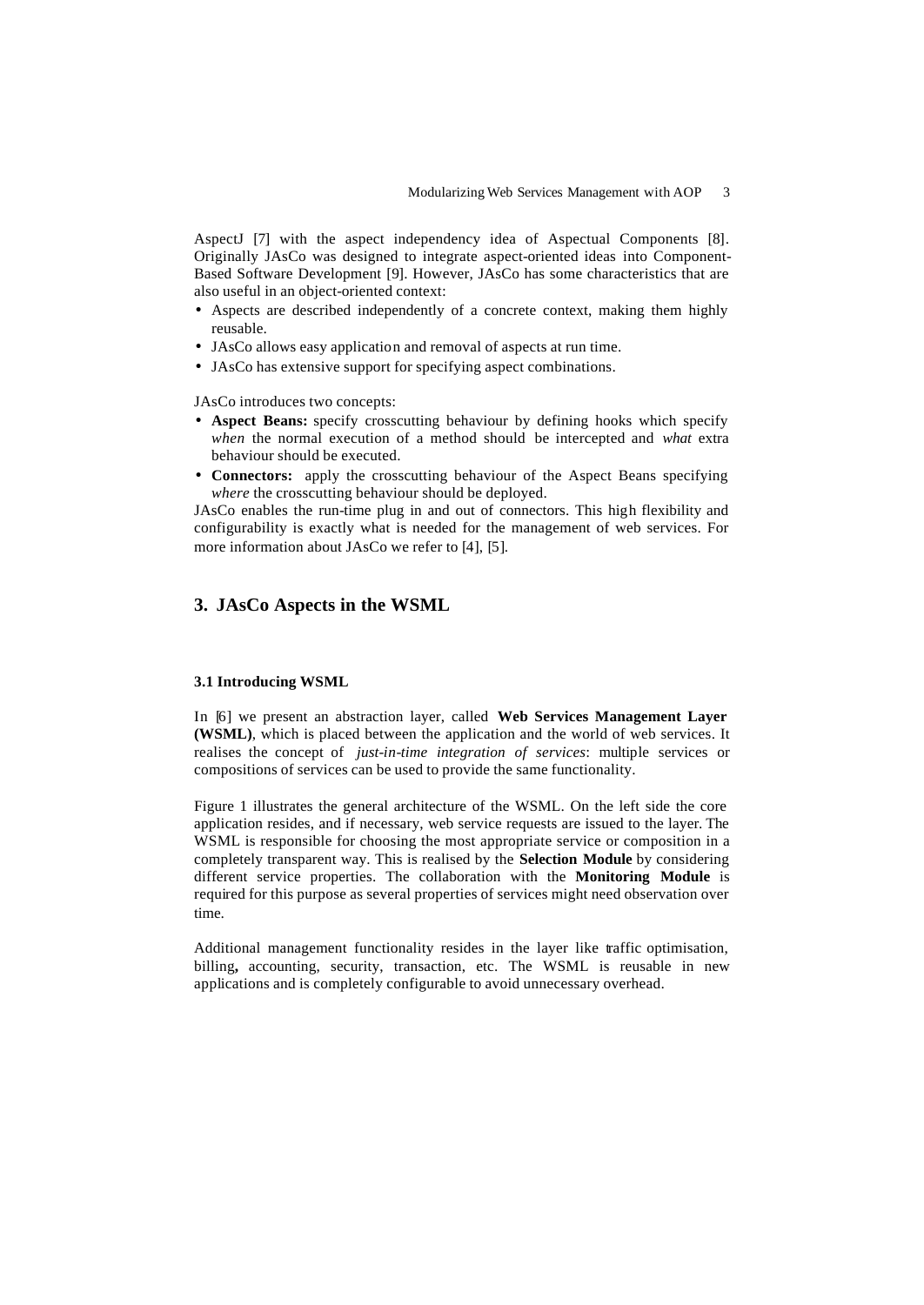

**Fig. 1.** General Architecture of WSML

The WSML has the following advantages:

- The application becomes more flexible as it can continuously adapt to the changing business environment and communicate with new services.
- Extracting all web service related code from the core application facilitates future maintenance of the code.
- Weakening the link between the application and the service enables hot swapping of services.

In the remainder of this section generic management aspects to deal with the crosscutting concerns will be presented.

### **3.2 Using Aspects for Service Redirection**

Figure 2 shows how we implement the WSML using JAsCo aspect beans and dynamic connectors. A basic requirement is that hard-wiring services should be avoided. Therefore, service requests must be formulated in an abstract way at the left side of the layer and the WSML will be responsible for making the translation to a concrete service at the right side. The requests of the application are formulated in an abstract way as specified in an **Abstract Service Interface (ASI)**. This can be seen as a contract specified by the application towards the services. This way the syntactical differences between semantically equivalent services can be hidden. In order to enable this we introduce the concept of mapping schemas with sequence diagrams that unambiguously describe how the service or service composition maps to the ASI. An example of this mapping can be found in [6].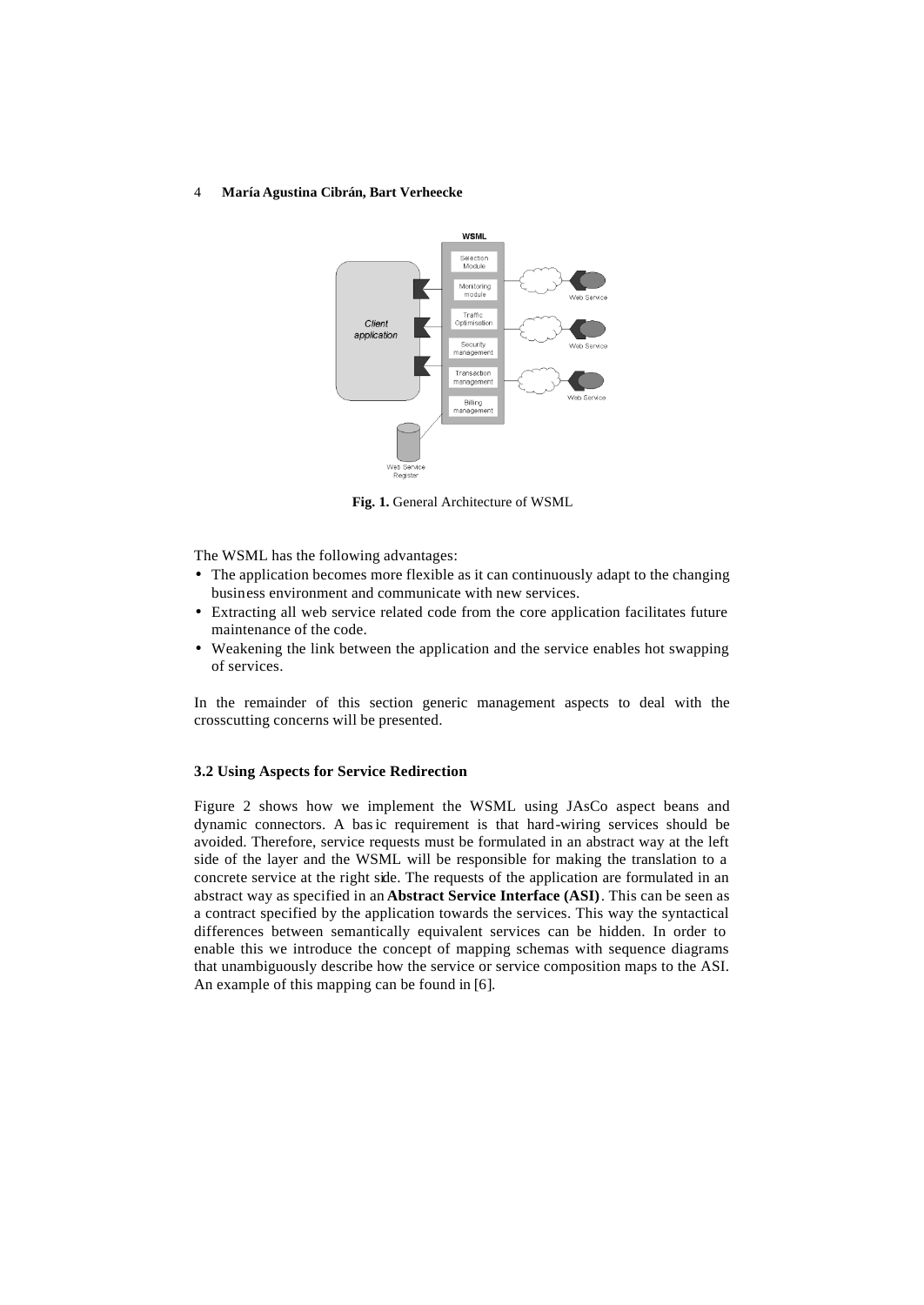### Modularizing Web Services Management with AOP 5



**Fig. 2.** Detailed Architecture of the WSML

To illustrate these ideas an example of a travel agency application is introduced. The application offers the functionality to book holidays online and customers can make reservations for both flights and hotels. To achieve this functionality the agency application integrates different web services. Suppose HotelServiceA and HotelServiceB are services that offer the same functionality for the online booking of hotels. Each hotel service returns exactly the same results.

Assume in the client-application a list of hotels needs to be shown to the customer. A HotelServiceInterface is defined with the following method for this purpose. HotelList giveAvailableHotels(Date, Date, CityCode). At deployment time or at runtime the following two services are available: HotelServiceA provides the method: giveHotels (CityCode, Date, Date, ). HotelServiceB provides the method: listHotels (Date, Date, CityName).

To make the mapping possible between the ASI and the concrete service interfaces**,**  we make use of the aspect power of JAsCo and define an aspect in charge of redirecting the generic requests to the concrete services that will provide the functionality required. The redirection aspect defines the logic of intercepting the application requests and replacing them by a concrete invocation on a specific web service. Figure 3 shows the code for the redirection aspect. Note that this aspect is generic and does not refer to any concrete web service. The mapping to concrete web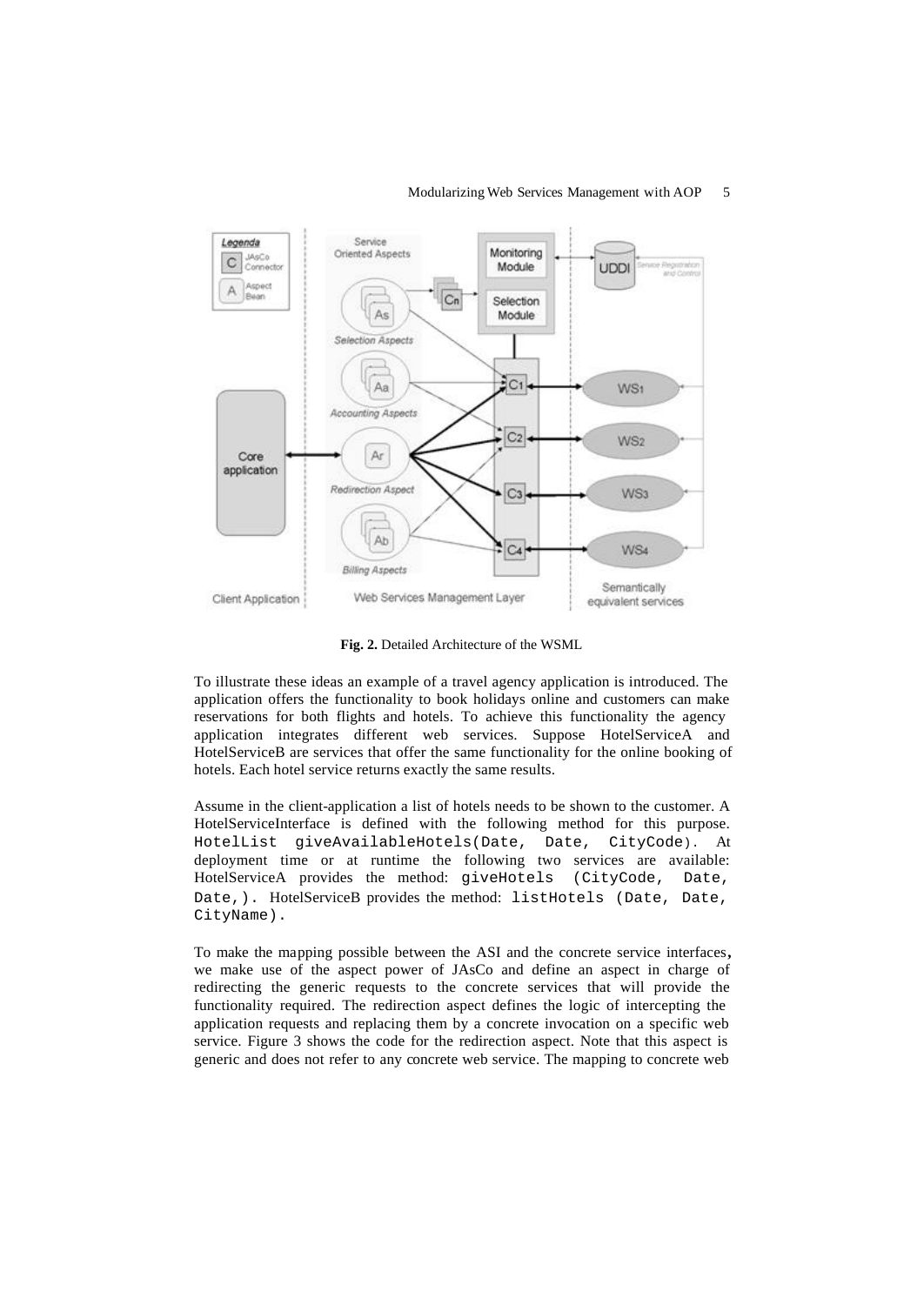services is specified in the connectors that deploy the redirection aspect. Several connectors can exist each in charge of deploying the redirection to a concrete web service. Figure 4 illustrates the deployment of the redirection aspect. The connector HotelServiceA specifies the mapping between the ASI giveAvailableHotels (Date, Date, CityCode) and the particular way to invoke that functionality on the web service HotelServiceA, that is invoking the method giveHotels (CityCode, Date, Date,). To communicate with HotelServiceA the GLUE library is used [10].

```
class getAvailableHotelsRedirection {
 hook RedirectionHook {
   RedirectionHook(method (Date d1,Date d2,CityCode 
cc)}
    call(method);
  }
  replace() {
   specificMethod(d1, d2, cc);
  }
  abstract public List specificMethod(
           Date d1, Date d2, CityCode cc);
  }}
```
**Fig. 3.** The Redirection Aspect Bean for hotel retrieval

```
static connector getAvailableHotelsOfServiceA {
 HotelServiceAStub hotelServiceA = null;
 try { 
  hotelServiceA = HotelServiceAHelper.bind();
  // the stub is instantiated by analysing the WSDL-
   // file of hotelServiceA by using the GLUE library
   }
 catch(Exception e) {\n} getAvailableHotelsRedirection.RedirectionHook rhook = 
   new getAvailableHotelsRedirection. 
       RedirectionHook(Application.
          giveAvailableHotels(Date, Date, CityCode){
 public List specificMethod(Date d1,Date d2,CityCode 
cc} {
  return hotelServiceA.giveHotels(cc, d1, d2));
 }
}}
```
**Fig. 4.** Connector that deploys redirection aspect

Each connector encapsulates the mapping between each generic request in the application and the concrete manner to solve that request in a specific service. Thus, there will be one connector for each different request that can be invoked by the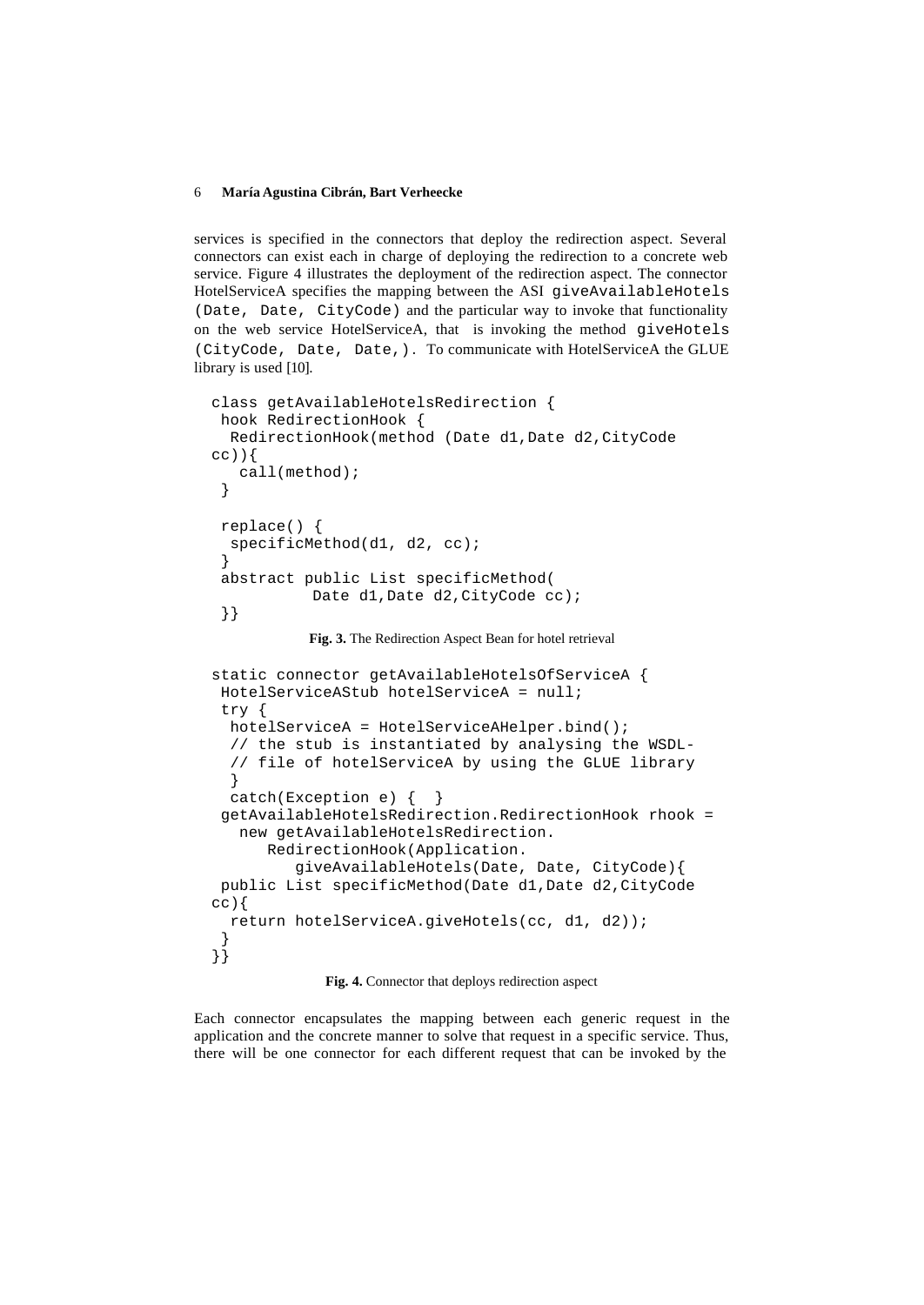application. The WSML is responsible for the creation and management of these connectors. JAsCo allows the creation of connectors to be done dynamically. This characteristic enables the dynamic integration of new services. When the functionality of a new service has to be integrated in the application, a connector realizing the mapping for that service is created at run time. This is achieved transparently for the application.

### **3.3 Using Aspects for Service Management**

As mentioned above, the layer can also deal with other management issues that need to be controlled at the application side. For instance, suppose the HotelServiceA describes a strategy for billing its use and the application wants to locally control this for auditing reasons. Suppose the service specifies that each time the method giveHotels (CityCode, Date, Date) is invoked, an amount of 2 euros has to be paid. We can achieve this in a non-invasive way by defining a new aspect that abstracts the bgic for a "pay per use" billing strategy. Figure 5 shows the implementation of this aspect. Note that the redirection aspect is generic and can be deployed and customised for other services that adopt this billing policy. This deployment is specified as part of the connector shown in Figure 6. In this example, the billing is done when getAvailableHotels is invoked in the application. However, as connector getAvailableHotelsOfServiceA implements this method as a call to HotelServiceA, the billing is only done when this concrete service is used. Note that the hook can also be initialised with multiple functionalities provided by a web service.

```
class BillingPerUse {
   hook BillingHook {
    private int total = 0;
    private int cost = 0;
     public void setCost(int aCost){
      cost = aCost; } 
   private void pay(){
    total = total + cost; }
   BillingHook(method (Date d1,Date d2,CityCode cc)) {
     call(method);
   }
after() {
     pay();
   }
}
}
                      Fig. 5. Billing Aspect
```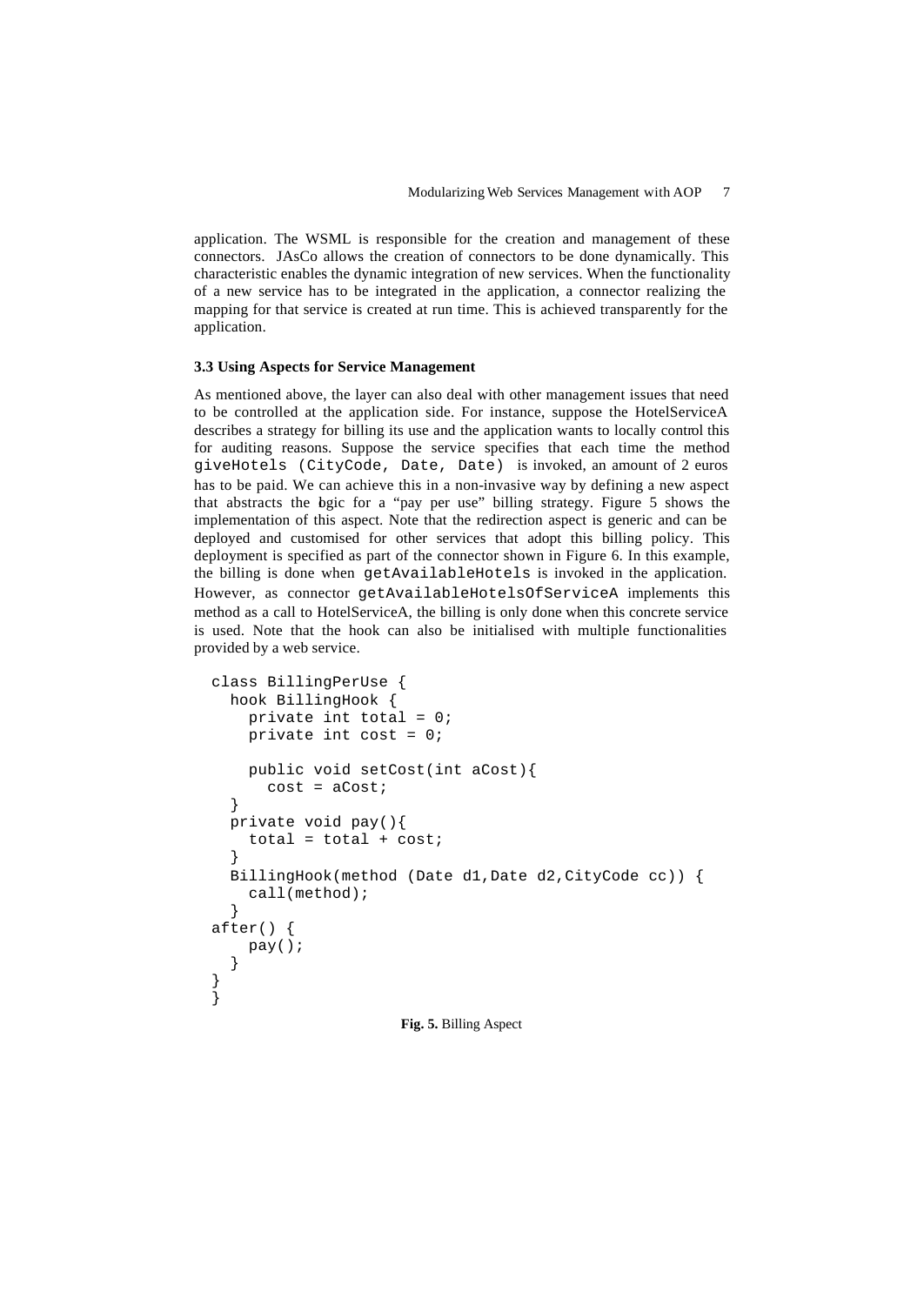```
static connector getAvailableHotelsOfServiceA {
…
BillingPerUse.BillingHook billPerUse = 
   new BillingPerUse.BillingHook(List 
     Application.giveAvailableHotels(Date, Date, 
CityCode));
   billPerUse.setCost(2);
   rhook.replace();
   billPerUse.after();
}
```
**Fig. 6.** Billing connector

The aspect BillingPerUse defines a billing template that can be reused by different services. Other more complex billing aspects can be formulated and implemented in a similar way.

This simple example illustrates that a generic library of aspects can be created to achieve high flexibility in the creation and manipulation aspects that implement other management issues.

## **4. Conclusion**

In this paper we show how the use of AOP is needed to fully decouple service management concerns from the client applications. We propose to use a dynamic AOP implementation language JAsCo to enable hot-swapping and runtime management of services.

This approach has the advantage that applications become adaptable as they can easily integrate new services and dynamically accommodate to management requirements.

We are currently working on the definition of a library of reusable aspects that would allow the application developer to dynamically instantiate and configure the needed aspects to deal with different service management issues. We are also working on realising the hot swapping mechanism in a more intelligent way by considering service oriented rules. These rules are derived from the requirements the application specifies and are based on the non-functional properties of services.